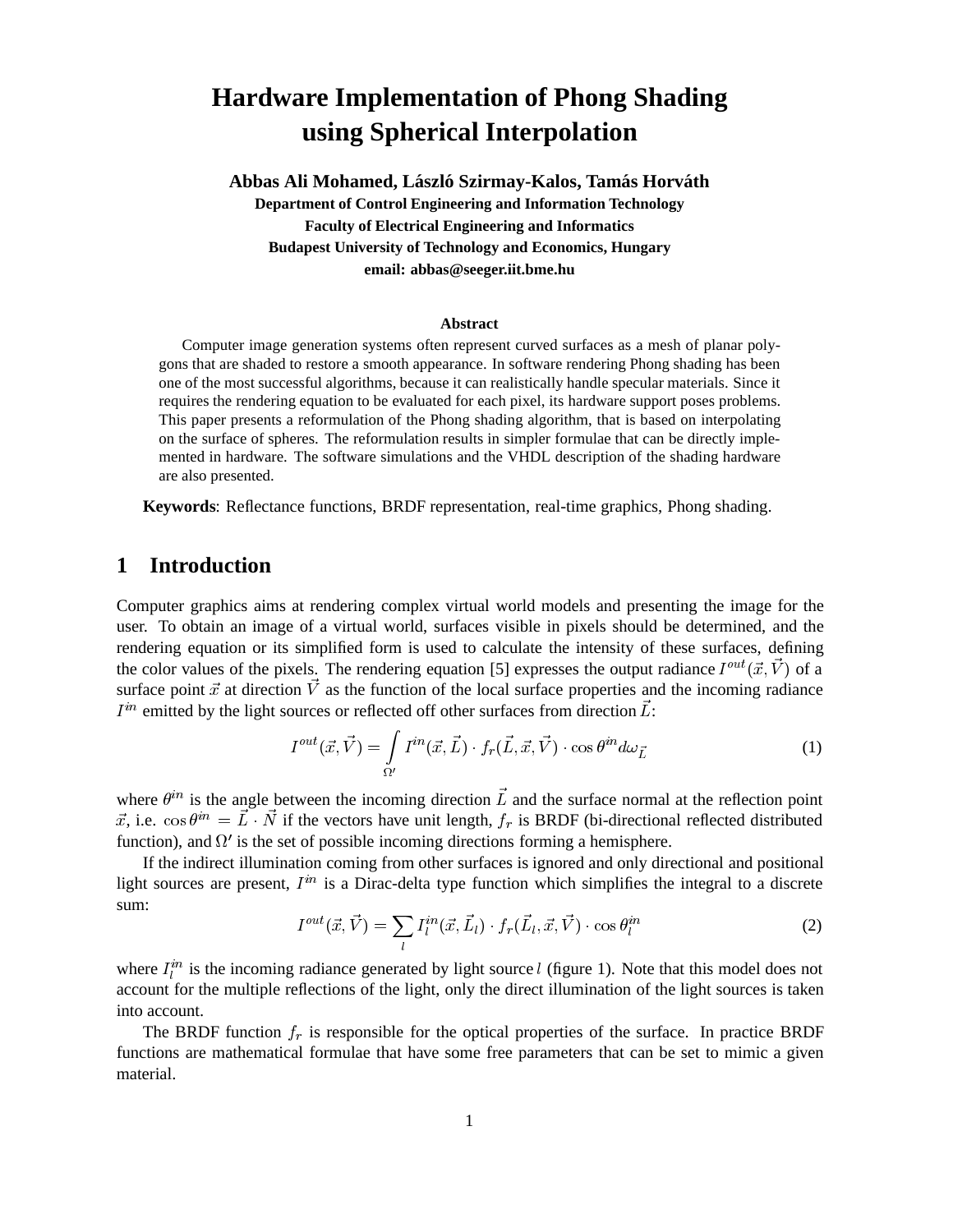

Figure 1: Radiance calculation in local illumination methods

### **2 Simple optical material models**

Some materials are dull and reflect light dispersely and about equally in all directions (diffuse reflections); others are shiny and reflect light only in certain directions relative to the viewer and light source (specular reflections).



Figure 2: Diffuse reflection

First of all, consider diffuse — optically very rough — surfaces reflecting a portion of the incoming light with radiance uniformly distributed in all directions. Looking at the wall, sand, etc. the perception is the same regardless of the viewing direction (figure 2). If the BRDF is independent of the viewing direction, it must also be independent of the light direction because of the Helmholtz-symmetry [7], thus the BRDF of these **diffuse** surfaces is constant on a single wavelength:

$$
f_{r,\text{diffuse}}(L,V) = k_d. \tag{3}
$$



Figure 3: Specular reflection

Specular surfaces reflect most of the incoming light around the ideal reflection direction, thus the BRDF should be maximum at this direction and should decrease sharply (figure 3). The**Phong BRDF** [8]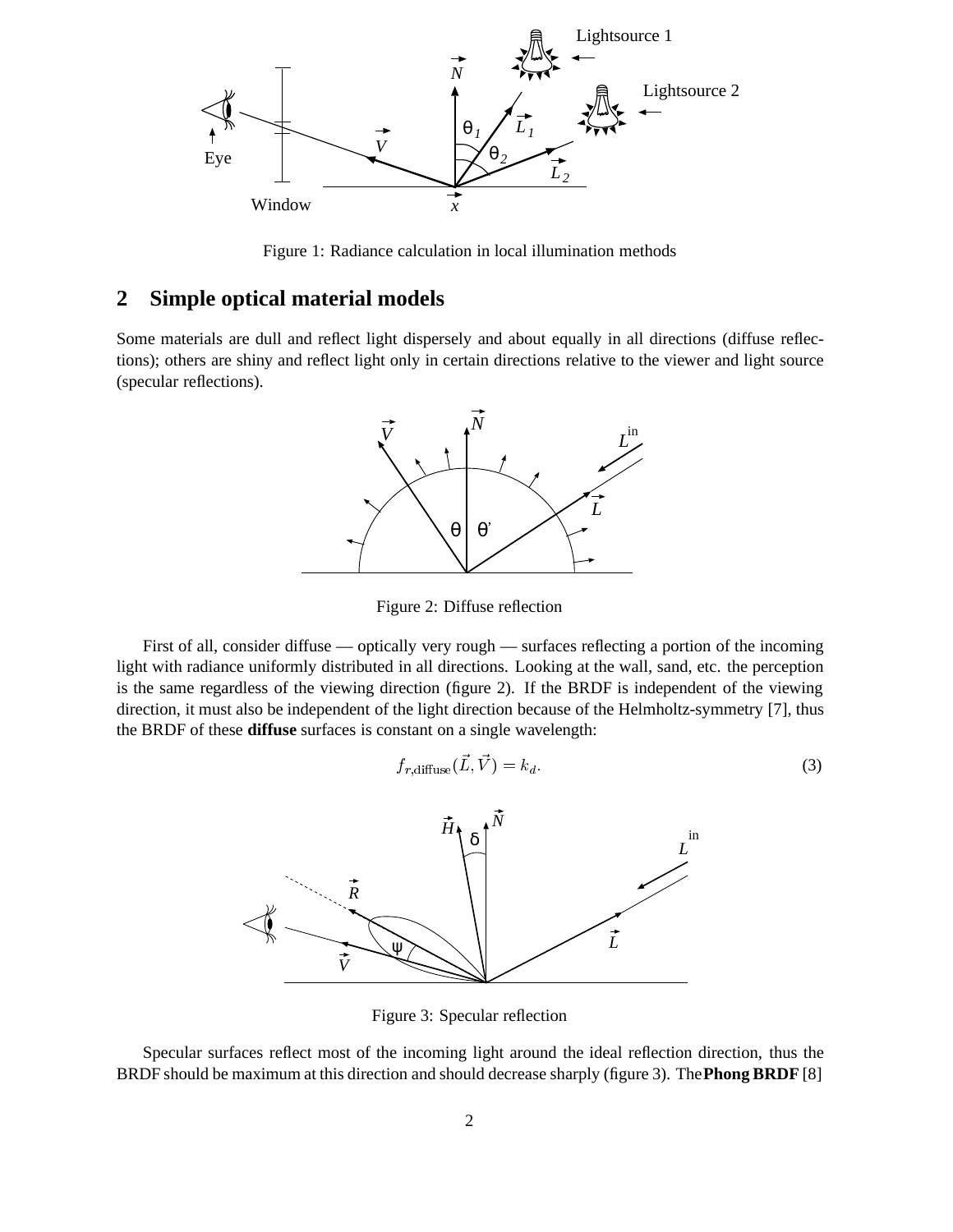was the first model proposed for specular materials, which uses the following function for this purpose:

$$
f_{r,\text{Phong}}(\vec{L}, \vec{V}) = k_s \cdot \frac{\cos^n \psi}{\cos \theta'} = k_s \cdot \frac{(\vec{R} \cdot \vec{V})^n}{(\vec{N} \cdot \vec{L})},\tag{4}
$$

where R is the mirror direction of L onto the surface normal, and R, L, N and V are supposed to be unit vectors.

Blinn [1] proposed an alternative to this BRDF, which has the following form:

$$
f_{r,\text{Blinn}}(\vec{N},\vec{H}) = k_s \cdot \frac{\cos^n \delta}{\cos \theta'} = k_s \cdot \frac{(\vec{N} \cdot \vec{H})^n}{(\vec{N} \cdot \vec{L})},\tag{5}
$$

where H is the halfway unit vector between L and V defined as

$$
\vec{H} = \frac{\vec{L} + \vec{V}}{|\vec{L} + \vec{V}|}.
$$
\n(6)

Unlike the Phong and the Blinn models, which are only empirical constructions, the Cook-Torrance BRDF [3] is derived from physical laws and from the statistical analysis of the microfacet structure of the surface and results in the following formula:

$$
f_{r,\text{Cook}}(\vec{N},\vec{H},\vec{L},\vec{V}) = \frac{P(\vec{H}) \cdot F(\lambda, \vec{H} \cdot \vec{L})}{4(\vec{N} \cdot \vec{L})(\vec{N} \cdot \vec{V})} \cdot \min\{2 \cdot \frac{(\vec{N} \cdot \vec{H}) \cdot (\vec{N} \cdot \vec{V})}{(\vec{V} \cdot \vec{H})}, 2 \cdot \frac{(\vec{N} \cdot \vec{H}) \cdot (\vec{N} \cdot \vec{L})}{(\vec{L} \cdot \vec{H})}, 1\},\tag{7}
$$

where P is the probability density of the microfacet normals, and F is the wavelength  $(\lambda)$  dependent Fresnel function computed from the refraction index and the extinction coefficient of the material [10].

Examining these BRDF models, we can come to the conclusion that the reflected radiance formulae are relatively simple functions of dot products (i.e. cosine angles) of the pairs of unit vectors, including, for example, the light vector L, halfway vector H, normal vector N, etc.

For example, using the Blinn BRDF for specular reflection and also allowing diffuse reflection, the reflected radiance is

$$
I^{out}(\vec{x}, \vec{V}) = \sum_{l} I^{in}_{l}(\vec{x}, \vec{L}_{l}) \cdot \left[ k_{s} (\vec{N} \cdot \vec{H}_{l})^{n} + k_{d} (\vec{N} \cdot \vec{L}_{l}) \right]. \tag{8}
$$

### **3 Phong shading**

Since the radiance values are needed for each pixel, which, in turn, require the rendering equation to be solved for the visible surface. The rendering equation, even in its simplified form, contains a lot of complex operations, including the computation of the vectors, their normalization and the evaluation of the output radiance, which makes the process rather resource demanding.

The speed of rendering could be significantly increased if it were possible to carry out the expensive computations just for a few points or pixels, and the rest could be approximated from these representative points by much simpler expressions. One way of obtaining this is the tessellation of the original surfaces to polygon meshes and using the vertices of the polygons as representative points. These techniques are based on linear (or in the extreme case, constant) interpolation requiring a value of the function to be approximated at the representative points, which leads to the incremental concept. These methods are particularly efficient if the geometric properties can also be determined in a similar way, connecting incremental shading to the incremental visibility calculations of polygon mesh models.

In this paper only triangle mesh models are considered, thus the geometry should be approximated by a triangle mesh before the algorithms can be used. It is assumed that the geometry has been transformed to the screen coordinate system suitable for visibility calculations and projection. In the screen coordinate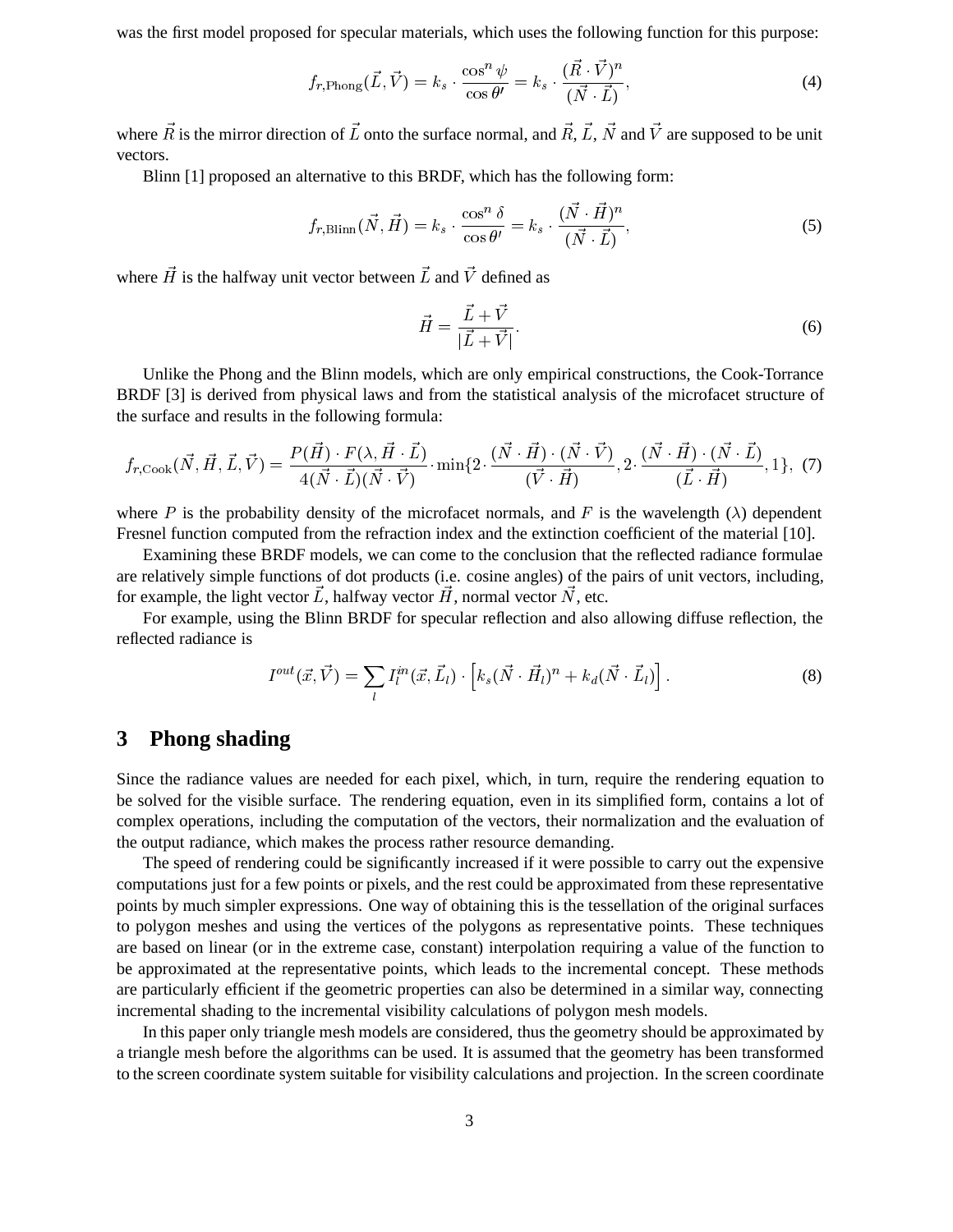system the  $X, Y$  coordinates of a point are equal to the corresponding coordinates of that pixel in which this point can be seen, and the  $Z$  coordinate increases with the distance from the viewer, thus it is the basis of visibility calculations (figure 4). Note, on the other hand, that the vectors used by the rendering equation are not transformed, because the viewing transformation is not angle preserving thus it may distort the angles between them.



Figure 4: Transformation to the screen coordinate system

As mentioned, interpolation can be used to speed up the rendering of the triangle mesh, where the expensive computations take place just at the vertices and the data of the internal points are interpolated. A simple interpolation scheme would compute the color and linearly interpolate it inside the triangle (Gouraud shading [4]). However, specular reflections may introduce strong non-linearity, thus linear interpolation can introduce severe artifacts (left of figure 5).



Figure 5: Comparison of linear interpolation i.e. Gouraud shading (left) and non-linear interpolation by Phong shading (right).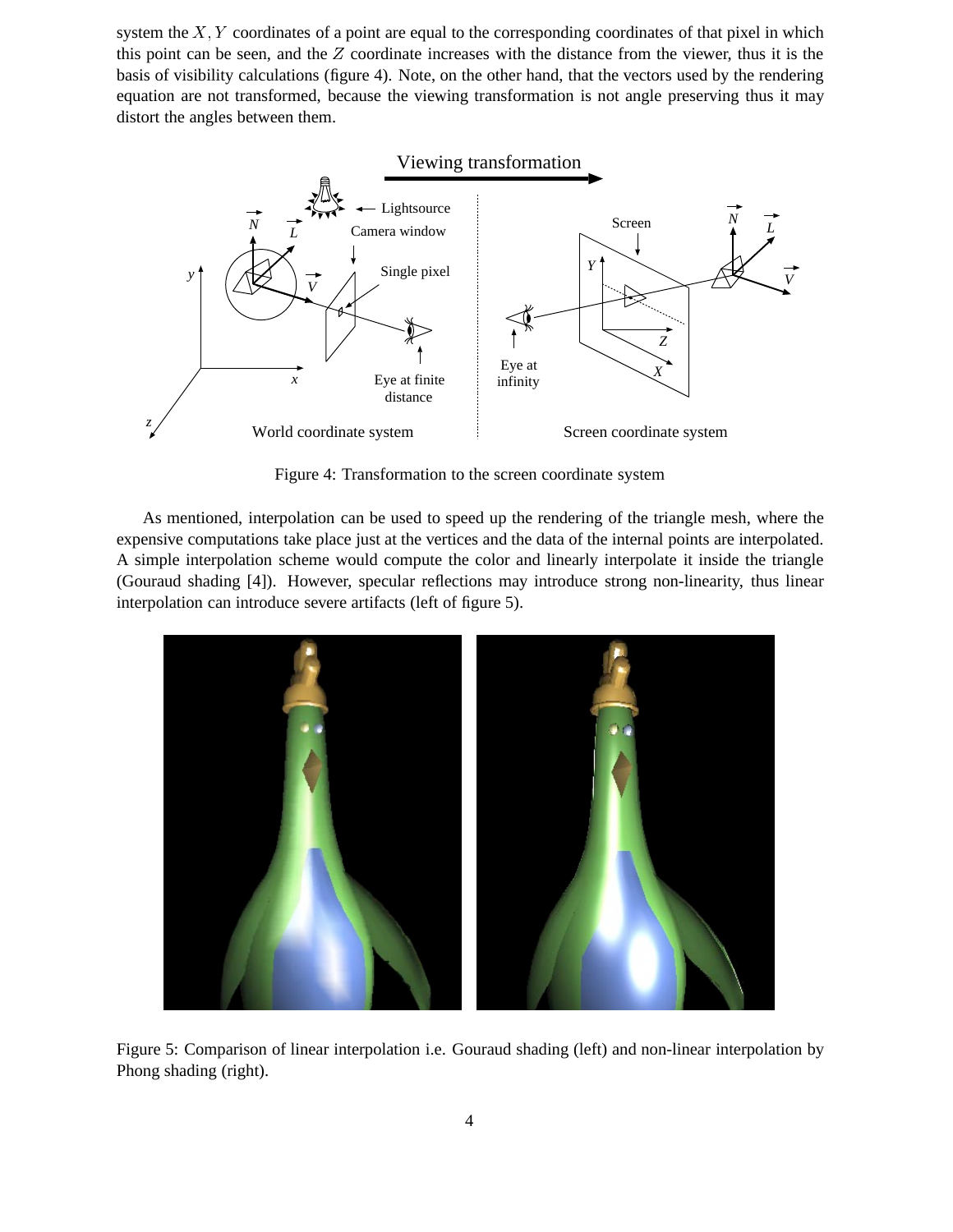The artifacts of Gouraud shading can be eliminated by a non-linear interpolation called Phong shading [8] (right of figure 5). In Phong shading, vectors used by the BRDFs and the rendering equation are interpolated from the real vectors at the vertices of the approximating polygon; the interpolated vectors are normalized and the rendering equation is evaluated for each pixel. Originally, the interpolating function is linear. For example, the normal vector of a pixel  $(X, Y)$  is

$$
\vec{N}(X,Y) = a_1(X,Y) \cdot \vec{N}_1 + a_2(X,Y) \cdot \vec{N}_2 + a_3(X,Y) \cdot \vec{N}_3 \tag{9}
$$

where  $a_i(X, Y) = a_{ix}X + a_{iy}Y + a_{i0}$   $(i = 1, 2, 3)$  is a linear weighting function and  $N_i$  is the normal vector at vertex i. The interpolation criterion requires that  $a_i(X, Y) = 1$  at vertex i and 0 in the other two vertices. From this criterion, the parameters  $(a_{ix}, a_{iy}, a_{i0})$  of each weighting function can be determined.

It is usually simpler to replace the two-variate interpolation scheme by two one-variate schemes, one running on the edges of the triangle and the other running inside horizontal spans called scan-lines (figure 6 ).



Figure 6: Decomposition of the two-variate interpolation inside the triangle to one-variate interpolations

Thus it is enough to consider a one-variate interpolation either on the edge of the triangle or inside the scan-line. Let us introduce a generic interpolation parameter  $t$ , which can be obtained from the pixel coordinates. If the interpolation in a scan-line is considered, then

$$
t = \frac{X - X_{start}}{X_{end} - X_{start}}
$$

where t is a running variable along the pixels in each scan-line,  $t = 0$  at the start of the scan-line and  $t = 1$  at the end of it.

Phong shading implies that at every pixel the vectors being involved in the BRDF are interpolated, normalized and their dot product is computed, then substituted into the simplified rendering equation. To be general, let us consider the interpolation of two vectors  $\vec{u}$  and  $\vec{v}$  that can be any from the light vector  $L$ , viewing vector  $V$ , normal vector  $N$ , etc.

The generic formulae of the computation of the cosine of the angle between  $\vec{u}(t)$  and  $\vec{v}(t)$  are then:

$$
\vec{u}(t) = (1-t)\vec{u}_{start} + t\vec{u}_{end},
$$
\n
$$
\vec{u}^0 = \frac{\vec{u}(t)}{|\vec{u}(t)|},
$$
\n
$$
\vec{v}(t) = (1-t)\vec{v}_{start} + t\vec{v}_{end},
$$
\n
$$
\vec{v}^0 = \frac{\vec{v}(t)}{|\vec{v}(t)|},
$$
\n
$$
\cos \theta = \vec{u}^0 \cdot \vec{v}^0
$$
\n(10)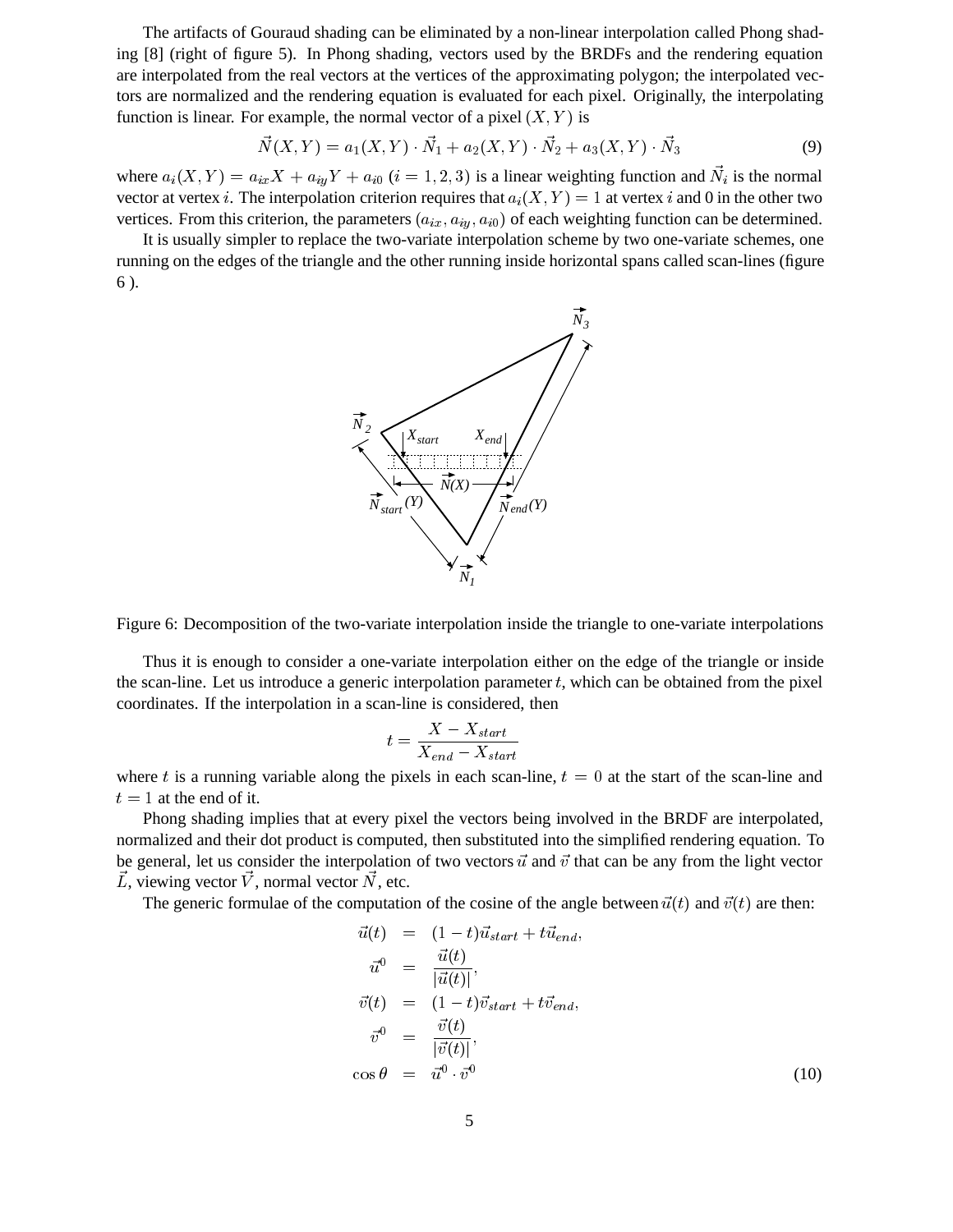Note that in these operations the interpolation is always followed by a normalization, since dot products provide the cosine angle only if the vectors are unit vectors. The normalization, on the other hand, involves 3 multiplications, 2 additions, a square root and 3 divisions, which is rather expensive computationally.

Thus in this paper we propose a new interpolation scheme that can eliminate the expensive normalization operations and provide the cosine angle by a simple formula, which can even be implemented in hardware. The new interpolation works on the surface of unit spheres, that is why we call it spherical interpolation.

### **3.1 Spherical interpolation of a single vector**

Suppose that we intend to interpolate between two unit vectors  $\vec{u}_1$  and  $\vec{u}_2$  in a way that the interpolant  $\vec{u}(t)$ is moving uniformly between the two vectors and its length is always one. An appropriate interpolation method must generate the great arc between  $\vec{u}_1$  and  $\vec{u}_2$ , and as can easily be shown, this great arc has the following form:

$$
\vec{u}(t) = \frac{\sin(1-t)\gamma}{\sin\gamma} \cdot \vec{u}_1 + \frac{\sin t\gamma}{\sin\gamma} \cdot \vec{u}_2,\tag{11}
$$

where  $\cos \gamma = \vec{u}_1 \cdot \vec{u}_2$  (figure 7).



Figure 7: Interpolation of vectors on a unit sphere

In order to demonstrate that this really results in a uniform interpolation, the following equations must be proven for  $\vec{u}(t)$ :

$$
|\vec{u}(t)| = 1, \quad \vec{u}_1 \cdot \vec{u}(t) = \cos t\gamma, \quad \vec{u}_2 \cdot \vec{u}(t) = \cos(1-t)\gamma. \tag{12}
$$

That is, the interpolated vector is really on the surface of the sphere, and the angle of rotation is a linear function of parameter  $t$ .

Let us first prove the second assertion (the third can be proven similarly):

$$
\vec{u}_1 \cdot \vec{u}(t) = \frac{\sin(1-t)\gamma}{\sin\gamma} + \frac{\sin t\gamma}{\sin\gamma} \cdot \cos\gamma = \frac{\sin\gamma \cdot \cos t\gamma}{\sin\gamma} - \frac{\sin t\gamma \cdot \cos\gamma}{\sin\gamma} + \frac{\sin t\gamma}{\sin\gamma} \cdot \cos\gamma = \cos t\gamma. \tag{13}
$$

Concerning the first assertion, i.e. the norm of the interpolated vector, we can use the definition of the norm and the previous results, thus we obtain:

$$
|\vec{u}(t)|^2 = \vec{u}(t) \cdot \vec{u}(t) = \left(\frac{\sin(1-t)\gamma}{\sin\gamma} \cdot \vec{u}_1 + \frac{\sin t\gamma}{\sin\gamma} \cdot \vec{u}_2\right) \cdot \vec{u}(t) =
$$
  

$$
\frac{\sin(1-t)\gamma}{\sin\gamma} \cdot \cos t\gamma + \frac{\sin t\gamma}{\sin\gamma} \cdot \cos(1-t)\gamma = \frac{\sin((1-t)\gamma + t\gamma)}{\sin\gamma} = 1.
$$
 (14)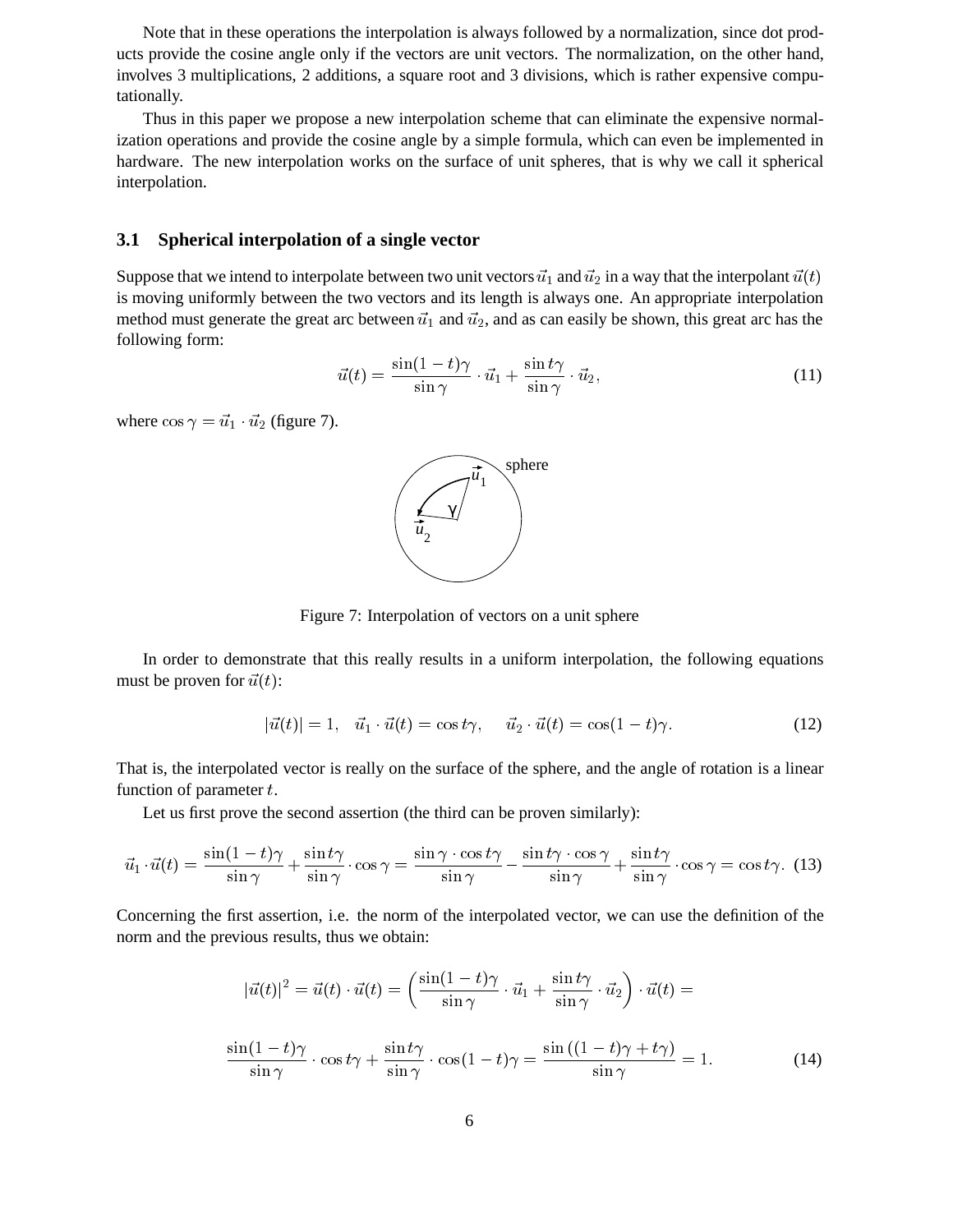#### **3.2 Spherical interpolation of a pair of vectors**

Having discussed how vectors can be interpolated without modifying their length, we can start examining how the angle between two interpolated vectors can be determined. Let us assume that  $\vec{u}(t)$  is interpolated from  $\vec{u}_1$  to  $\vec{u}_2$  while  $\vec{v}(t)$  is interpolated from  $\vec{v}_1$  to  $\vec{v}_2$ , and we are interested in cos  $\theta(t) = \vec{u}(t) \cdot \vec{v}(t)$ (left of figure 8).

One obvious possibility is to use the previous results separately for  $\vec{u}(t)$  and  $\vec{v}(t)$  and to compute the dot product for each  $t$ . However, we can realize that a similar interpolation can be obtained keeping one vector — say  $\vec{v}_1$  — fixed and the other is rotated by the composition of its own transformation and the inverse of the transformation of the other vector (right of figure 8). It means that while  $\vec{v}'(t) = \vec{v}_1$ is fixed,  $\vec{u}'(t)$  is interpolated between  $\vec{u}_1$  and  $\vec{u}'_2$  which is obtained by rotating  $\vec{u}_2$  by the inverse of the rotation from  $\vec{v}_1$  to  $\vec{v}_2$ .



Figure 8: Interpolation of two vectors

The new end point  $\vec{u}_2$  can, for instance, be expressed by quaternion multiplications [10]. The unit quaternion that rotates  $\vec{v}_1$  to  $\vec{v}_2$  is

$$
q = \left[\cos\frac{v}{2}, \sin\frac{v}{2} \cdot \frac{\vec{v}_1 \times \vec{v}_2}{|\vec{v}_1 \times \vec{v}_2|}\right] = \left[\cos\frac{v}{2}, \sin\frac{v}{2} \cdot \frac{\vec{v}_1 \times \vec{v}_2}{\sin v}\right],
$$

where v is the angle between  $\vec{v}_1$  and  $\vec{v}_2$ . Applying the inverse of this quaternion to  $\vec{u}_2$  we get:

$$
[0, \vec{u}_2'] = q^{-1} \cdot [0, \vec{u}_2] \cdot q = \left[0, \vec{u}_2 - (\vec{v}_1 \times \vec{v}_2) \times \vec{u}_2 + \frac{(\vec{v}_1 \times \vec{v}_2) \times ((\vec{v}_1 \times \vec{v}_2) \times \vec{u}_2)}{1 + \cos v}\right].
$$

Vector  $\vec{u}'(t)$  is obtained by spherical interpolation from  $\vec{u}_1$  to  $\vec{u}'_2$ , thus the angle between this vector and the fixed  $\vec{v}_1$  is:

$$
\cos \theta(t) = \vec{u}'(t) \cdot \vec{v}_1 = \frac{\sin(1-t)\gamma}{\sin \gamma} \cdot (\vec{u}_1 \cdot \vec{v}_1) + \frac{\sin t\gamma}{\sin \gamma} \cdot (\vec{u}'_2 \cdot \vec{v}_1) = \frac{\sin(1-t)\gamma}{\sin \gamma} \cdot \cos \theta_1 + \frac{\sin t\gamma}{\sin \gamma} \cdot \cos \theta_2 =
$$

$$
\cos t\gamma \cdot \cos \theta_1 + \sin t\gamma \cdot \frac{\cos \theta_1 \cos \gamma - \cos \theta_2}{\sin \gamma},
$$
(15)

where  $\cos \gamma = \vec{u}_1 \cdot \vec{u}'_2$ . Note that this interpolation does not give exactly the same values as interpolating the two vectors separately. Since the interpolation is only used for approximating the vectors, this is as acceptable as the separate spherical interpolation.

Let us express  $\cos \theta_1$  and  $(\cos \theta_1 \cos \gamma - \cos \theta_2)/\sin \gamma$  by A and  $\alpha$  in the following way:

$$
A \cdot \cos \alpha = \cos \theta_1, \quad A \cdot \sin \alpha = \frac{\cos \theta_2 - \cos \theta_1 \cos \gamma}{\sin \gamma}.
$$
 (16)

Substituting these into equation 15, we obtain:

$$
\cos \theta(t) = A \cdot (\cos t \gamma \cdot \cos \alpha + \sin t \gamma \cdot \sin \alpha) = A \cdot \cos(t \gamma - \alpha). \tag{17}
$$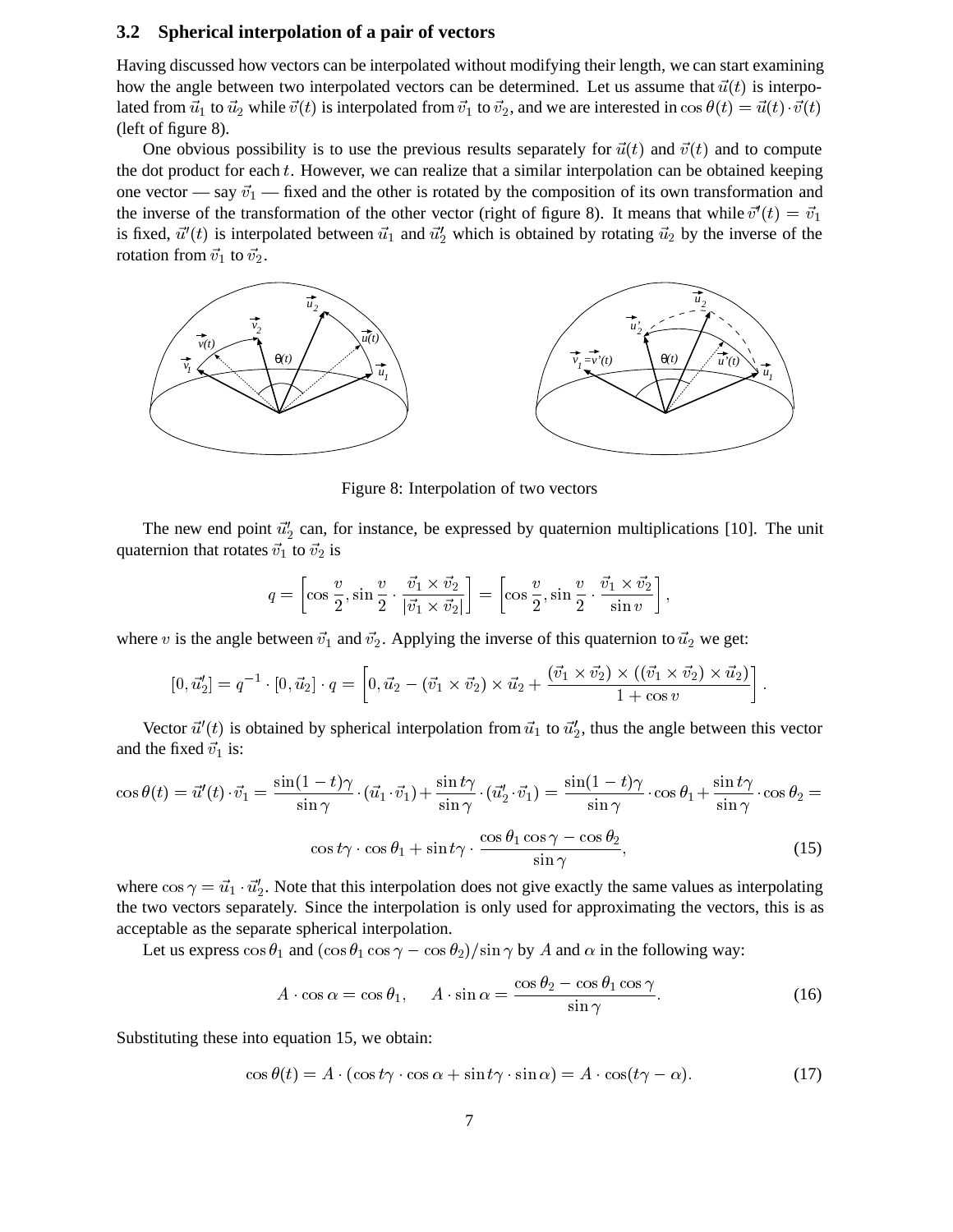Let us realize that the complex sequence of operations including the spherical interpolations of two vectors and the computation of their dot product have been traced back to the calculation of a single cosine value. Based on this simplification, even the hardware realization of Phong shading becomes possible, as detailed in the next section for the Blinn illumination model. Similar hardware architectures can be developed for other BRDFs as well.

### **4 Interpolation and Blinn BRDF calculation by hardware**

Subsituting equation 17 into the reflected radiance formula (equation 2), and assuming Blinn type BRDF and a single lightsource, we get:

$$
I^{out}(\vec{x}, \vec{V}) = I^{in}(\vec{x}, \vec{L}) \cdot k_s \cdot \cos^n \delta = I^{in}(\vec{x}, \vec{L}) \cdot k_s \cdot (\vec{N} \cdot \vec{H})^n = I^{in}(\vec{x}, \vec{L}) \cdot k_s \cdot A^n \cdot \cos^n(t\gamma - \alpha). \tag{18}
$$

Factor  $I^{in}(\vec{x}, L) \cdot k_s \cdot A^n = C$  is constant in the scan-line, thus only  $\cos^n(t\gamma - \alpha)$  should be computed pixel by pixel and the result should be multiplied by this constant C.

The computation of  $\cos^n(t\gamma - \alpha)$  consists of three elementary operations: the calculation of  $t(X) \cdot \gamma - \alpha$  from the actual pixel coordinate X, the application of the cosine function, and finally exponentiation with n. These operations are too complex to allow direct hardware implementation thus further simplifications are needed.

The  $t(X) \cdot \gamma - \alpha$  term is a linear function, thus it is a primary candidate for the application of the incremental concept [9]. The cosine and the exponentiation are a little bit more difficult. In fact, we could use two tables of tabulated function values for this purpose. This would work well for the cosine function since it is relatively flat, but the accurate representation of the exponentiation would require a large table, which should be reinitialized each time when n changes (note that the practical values of  $n$ ) can range from 2 to a few hundred). Thus a different approximation strategy is used.



Figure 9: The bell shapes of  $\cos^n x$  n = 5, 10, 20, 50, 500 (left) and of  $\cos^2 ax$  (right) for  $a =$ 1:45; 1:98; 2:76

Looking at the bell shapes of the  $\cos^n x$  functions for different n values (figure 9), we can realize that these functions are approximately similar and can be transformed to each other by properly scaling the abscissa. For example, we can use the horizontally scaled versions of  $\cos^2 x$ , i.e.  $\cos^2 ax$  to approximate  $\cos^n x$  for arbitrary n. The reason of using the square of the cosine function is that n is greater than 2 in practical cases and the square cosine already has the bell shape caused by the inflection point. Thus our formal approximation is

$$
\cos^n x \approx \cos^2 ax \quad \text{if } -\frac{\pi}{2a} \le x \le \frac{\pi}{2a},\tag{19}
$$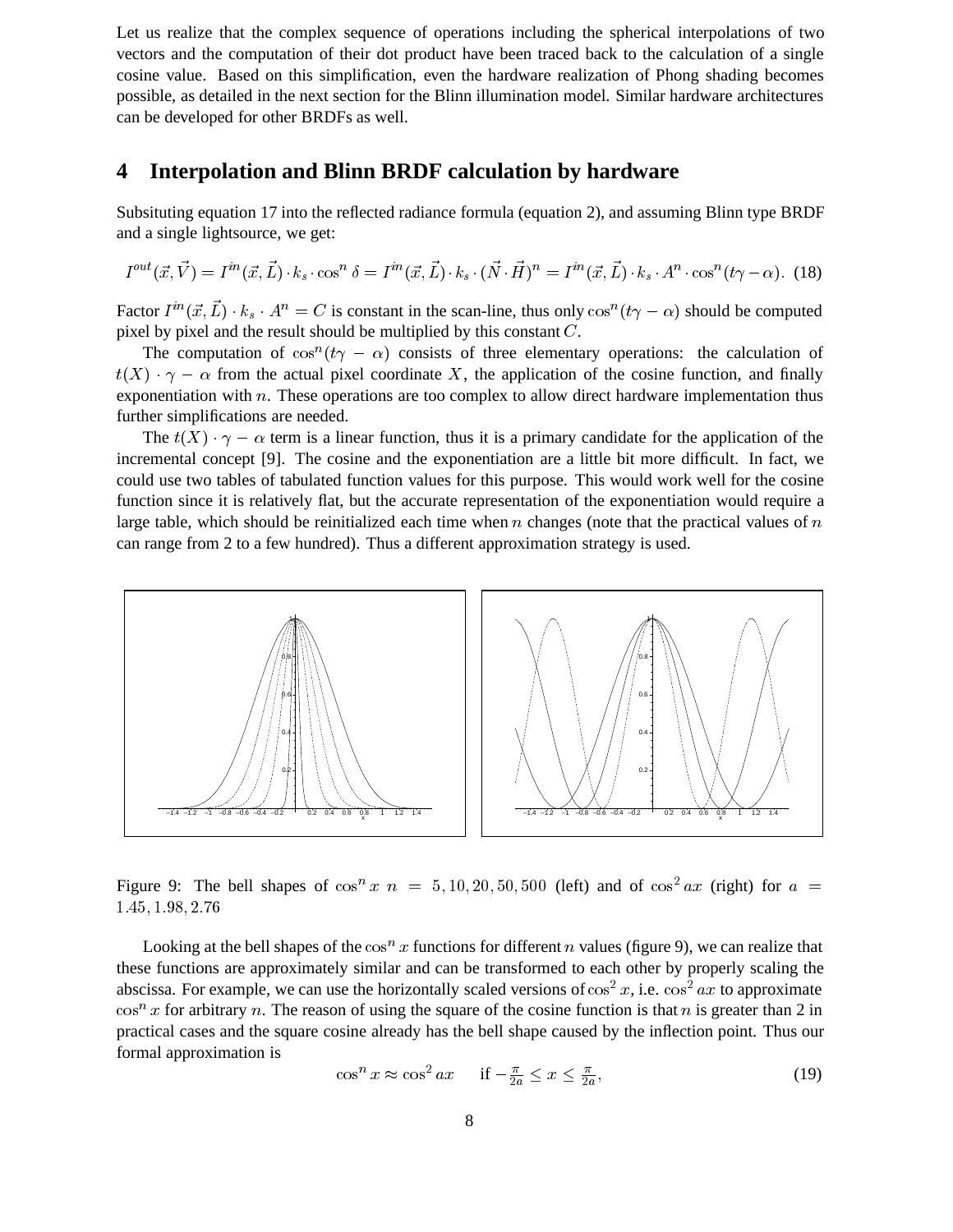and zero otherwise. Parameter  $a$  should be found to maximize the accuracy for all possible  $x$  values. We can, for example, require the weighted integrals of the two functions to be equal in order to obtain the parameter a. Note that the approximation is exact for  $x = 0$  regardless of the parameter a, that is the zero point of all cosines are fixed. This consideration makes it worth emphasizing the accuracy of larger  $x$ values when  $a$  is determined. Let us use the sin  $x$  weighting function, thus the criterion for determining a is

$$
\int_0^{\frac{\pi}{2}} \cos^n x \cdot \sin x \, dx = \int_0^{\frac{\pi}{2a}} \cos^2 ax \cdot \sin x \, dx. \tag{20}
$$

Expressing these integrals in closed form, we get:

$$
\frac{1}{n+1} = \frac{2a^2 \cdot (1 - \cos \frac{\pi}{2a}) - 1}{4a^2 - 1}.
$$

This equation needs to be solved once for a set of values and the results can be stored in a table. A few representative results are shown in table 1. The quality of the approximation is quite good as demonstrated by figure 10.

| $\cdot$ $\,$ |  |  |  | 500                                                                         |
|--------------|--|--|--|-----------------------------------------------------------------------------|
|              |  |  |  | $a \parallel 1.0000$   1.4502   1.9845   2.7582   4.3143   6.0791   13.5535 |

Table 1: Correspondence between  $n$  and  $a$ 

Let us return to the computation of the reflected radiance. The  $C \cdot \cos^n(t(X) \cdot \gamma - \alpha)$  has been simplified to the evaluation of

$$
C\cdot \cos^2(a(t(X)\cdot \gamma - \alpha)) = C\cdot \cos^2\xi(X),
$$

where

$$
\xi(X) = a \cdot \gamma \cdot \frac{X - X_{start}}{X_{end} - X_{start}} - a \cdot \alpha = s \cdot X + b.
$$

Since  $\xi(X)$  is a linear function, it can conveniently be generated by the incremental concept. Its basic idea is that instead of computing  $\xi$  from X, it can be computed from the previous value, i.e. from  $\xi(X - 1)$ . Recall that a complete scan-line is filled, that is when pixel X is shaded, the results of pixel  $X - 1$  are already available. In our case:

$$
\xi(X) = \xi(X-1) + s,
$$

thus the new value of  $\xi$  requires just a single addition.

Having the  $\xi$  value generated, it should be input to the  $\cos^2$  function that can be implemented as a read only memory. The number of address and data bits of this memory, i.e. the number and the length of the words are determined from the requirement of accurate representation. Figure 11 shows the original cos<sup>2</sup> function together with its table representations for different address and data bit numbers. Note that using six bit address and data, which means that our memory stores  $2^6 \times 6 = 384$  bits, provides sufficient accuracy.

The complete hardware is shown in figure 12. The hardware has two parts, one for the diffuse and one for the specular components, and each part has two stages. In the specular part, the first stage is a linear interpolator, which provides the  $\cos^2$  table with angle  $\xi$ , according to  $\xi(x+1) = \xi(x) + b$ . Since it has a register at its output, this stage can operate in parallel with the multiplier unit. Assuming white light sources and wavelength independent specular factor  $k<sub>s</sub>$ , a single linear interpolator can be used for all color channels. However, the diffuse part, which is responsible for coloring, requires 3 channels. The cosine, and square cosine functions can be implemented by ROMs. At the initial phase, for each scan line, the constant parameters must be loaded into hardware. Then, for each step, the hardware will generate  $R, G, B$  values.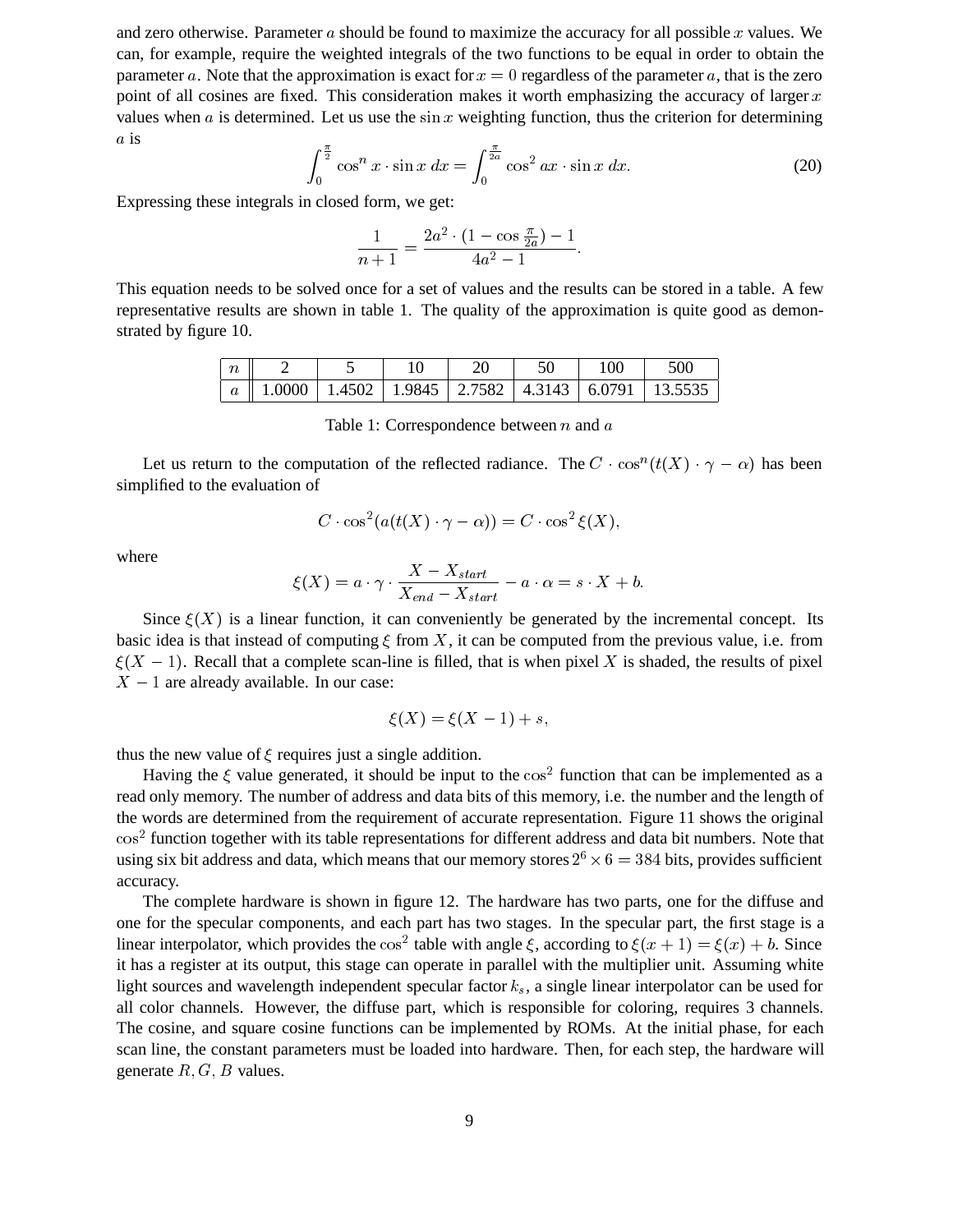

Figure 10: Approximation of  $\cos^n x$  by  $\cos^2 ax$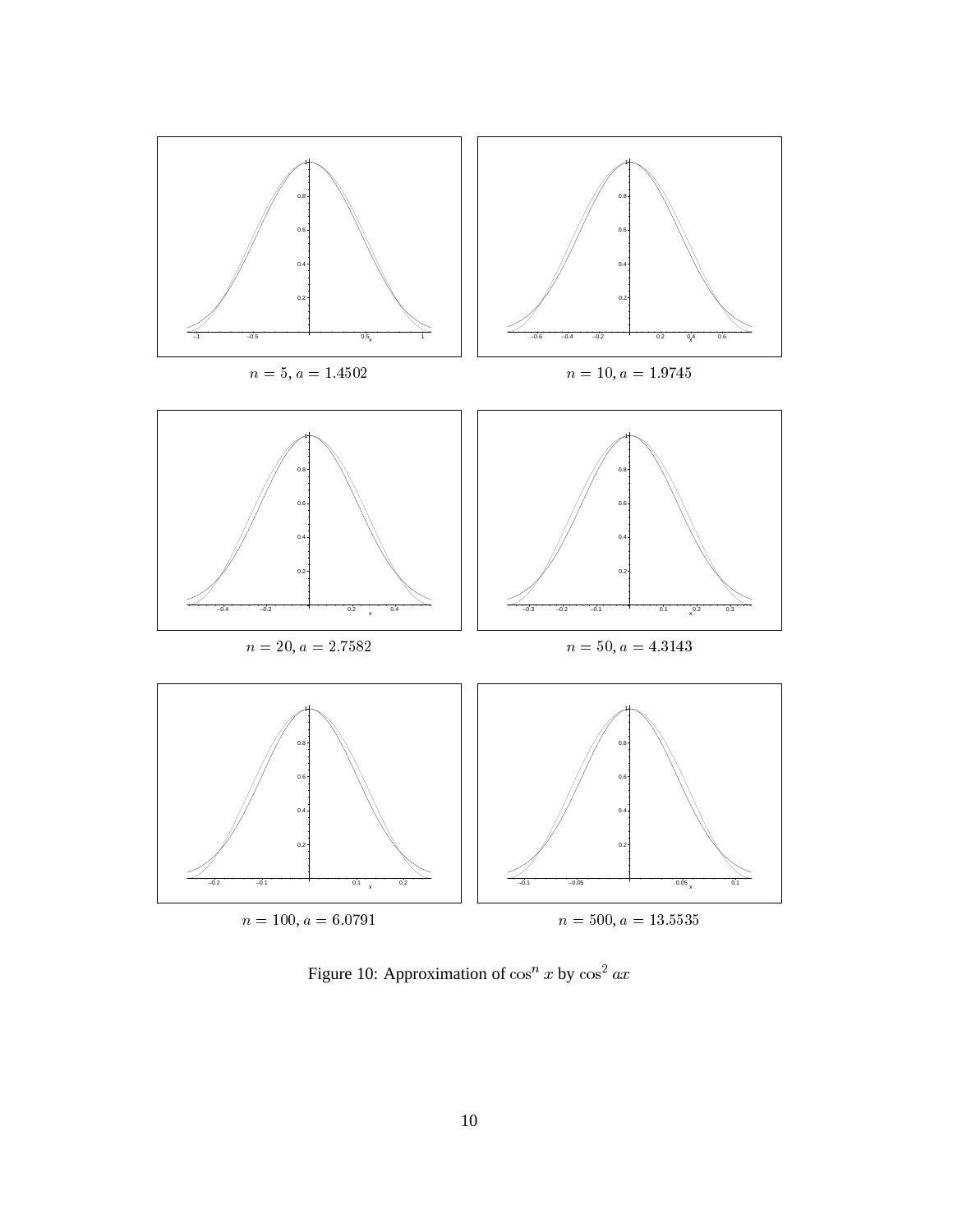

Figure 11: Quantization errors of the  $\cos^2 x$  function for 4 and 6 address/data bits



Figure 12: Phong shading hardware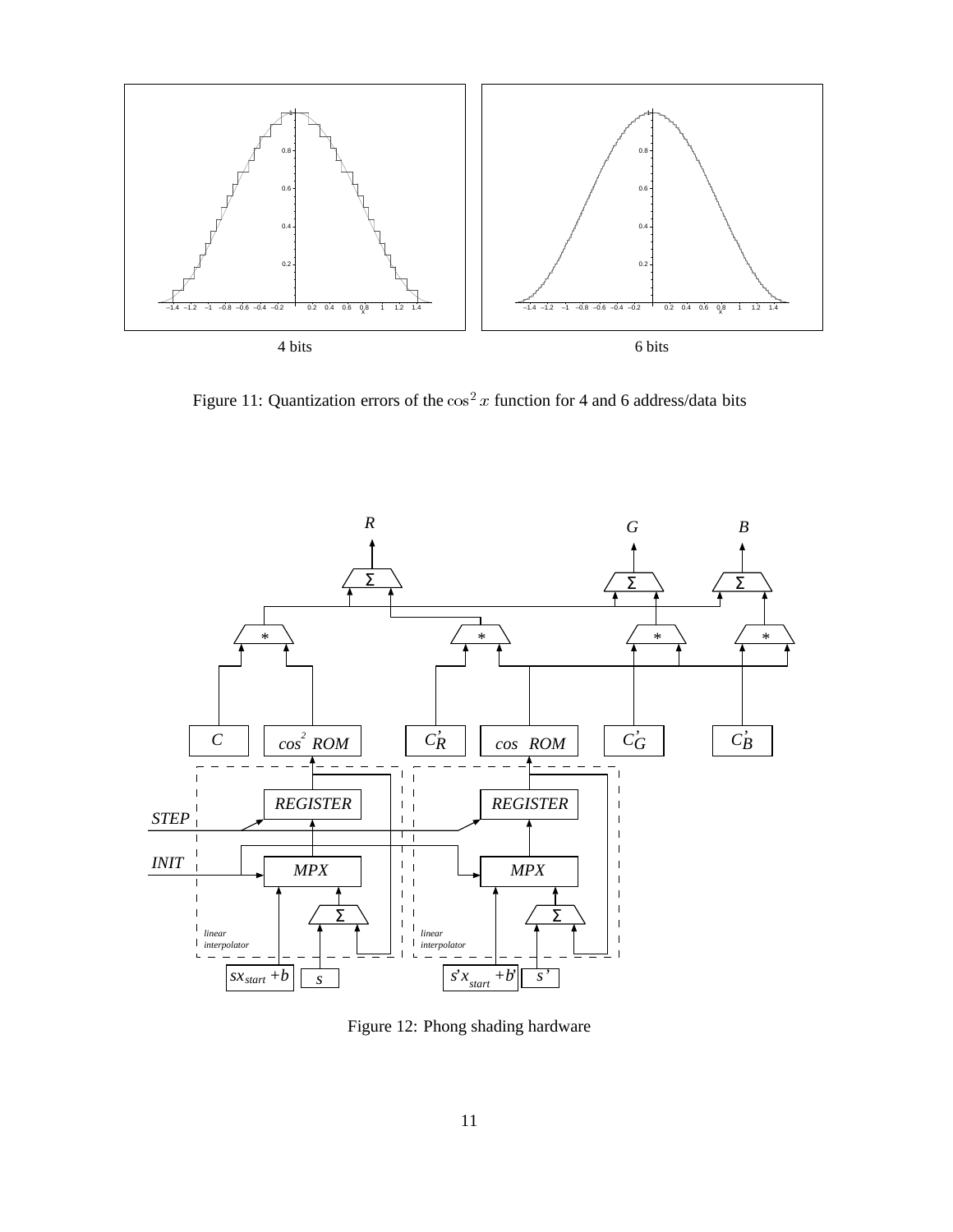The VHDL specification is straightforward for the multiplicators and for the ROM. Here, as an example, the behavioral model of linear interpolator is given:

```
USE work.phong_pack.all;
ENTITY line_interpolator IS
  GENERIC (t_{\text{max}} : t_{\text{min}} : = 5 ns; t_{\text{add}} : t_{\text{min}} : = 10 ns; t_{\text{reg}} : t_{\text{min}} : = 5 ns );
  PORT ( sxsb,s : IN bit_v12; ra : OUT bit_v12; init, step : IN bit;;
END line_interpolator;
ARCHITECTURE behaviour OF line_interpolator IS
SIGNAL add_out, mpx_out, reg_out: bit_v_12;
BEGIN
    add_out <= s + reg_out AFTER t_add;
    reg_out <= mpx_out after t_reg WHEN step'EVENT AND step = '1';
    ra <= reg\_out(11 DOWNTO 6);
mux_proc: PROCESS(sxsb,add_out,init)
    BEGIN
            IF init = '1' THEN mpx_out <= sxsb AFTER t_mpx ;
                           ELSE mpx_out <= add_out AFTER t_mpx;
            END IF;
    END PROCESS;
END behaviour;
```
### **5 Interpolation on the triangle**

So far we have discussed the interpolation in a scan-line. A complete triangle is rendered by generating those scan-lines which cover this triangle one after the other. For each scan-line, the start and end points should be identified and the interpolation parameters need to be initialized, then the scan-line interpolation can be initiated.

Let us consider a horizontal sided triangle. If the triangle were not horizontal sided, then it could be divided to two horizontal sided parts. In this section we will consider only the lower horizontal sided triangle, the upper part can be handled similarly. Image space triangle and horizontal sided triangle are shown in Figure 13.



Figure 13: Image space triangle and horizontal sided triangle

In order to initialize the scan-line interpolation, the vectors used by the shading formula are needed for the start and end points of the scan-line. These vectors can be provided by spherical interpolations running simultaneously at the left and right edges of the triangle.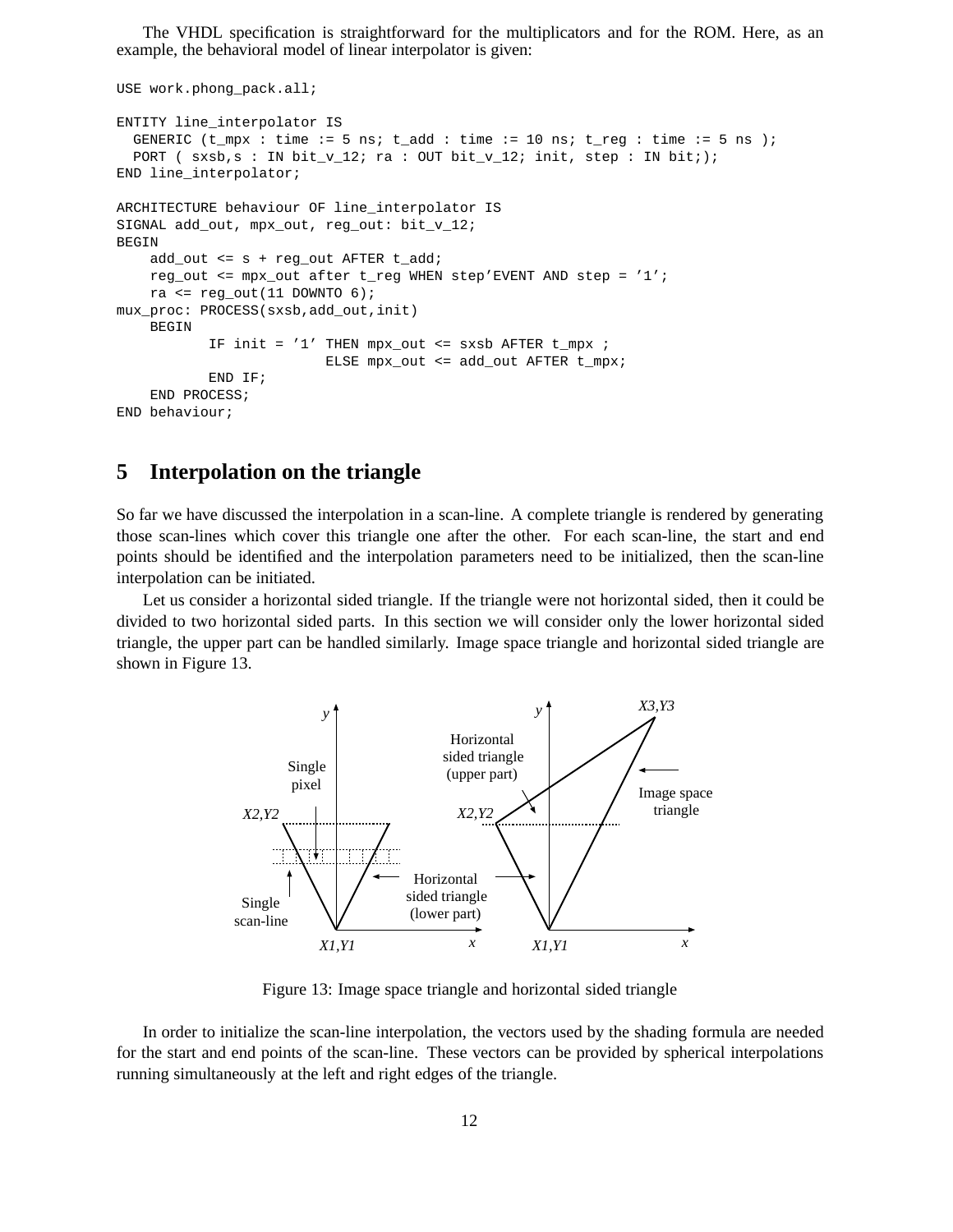### **6 Simulation results**

The proposed algorithm has been implemented in C++ and tested as a software. First the difference between the simultaneous vector interpolation and the method of keeping one vector fixed while rotating the other vector by the composition of the two rotations was investigated, and we concluded that the results are visually indistinguishable. Then the quality of the  $\cos^n x = \cos^2 ax$  approximation has been studied.



Figure 14: Evaluation of the visual accuracy  $\cos^n x = \cos^2 ax$  approximation. Rendering the left and right images, we used the  $\cos^n x$  and  $\cos^2 ax$  functions, respectively. The shine (n) parameters of the spheres are 5, 10 and 20.

Note that the halos in the left image of figure 14 obtained with the  $\cos^n$  function are slightly bigger but the centers are smaller. This is also obvious looking at the bell shapes of figure 10 since the  $\cos^2 ax$ is zero if  $x = \pi/2a$  while cos<sup>n</sup> x only converges to zero, while having the same integral.

Finally, the necessary precision, i.e. the number of bits, was determined. Since the  $\cos^2$  function is implemented as a memory, it is the most sensitive to the word length. Figure 15 shows the results assuming 4 and 6 bit precision, respectively, where a rather coarse surface tessellation was used to emphasize the possible interpolation errors. Note that with 4 bits the quantization errors are visible in the form of concentric halo circles around the highlight spots. However, these circles disappear when 6 bit precision is used. This also conforms with the quantization error functions of figure 11.

Finally, the hardware was specified in VHDL and simulated in ModelTech environment. The delay times are according to XILINX XCV300-6 FPGA. The timing diagram of the operation is shown by figure 17. In this figure we can follow the overlapped operation of the two stages while the cycle time of the "step" signal is 60 nanoseconds.

# **7 Conclusions**

This paper proposed a different interpolation strategy for the cosine angles in Phong shading. This strategy simplifies the linear interpolation, normalization and dot product of a pair of 3D vectors to an addition, a cosine evaluation and a multiplication. Furthermore, when the reflected radiance is computed for specular surfaces the exponentiation of this cosine is replaced by the horizontal scaling of the square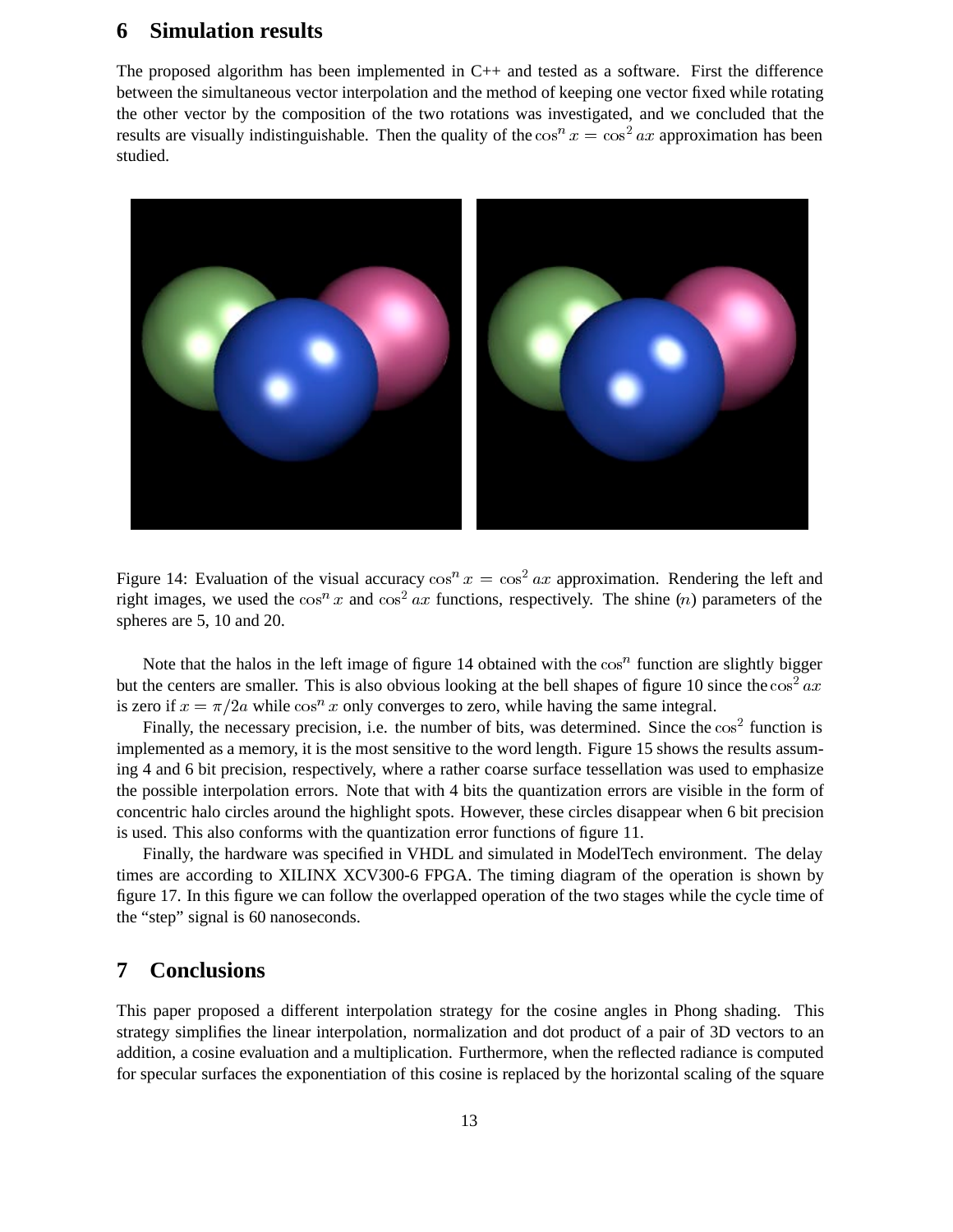

Figure 15: Rendering of coarsely tesselated spheres with the proposed method with 4 bit precision (left) and 6 bit precision (right)



Figure 16: The mesh of a chicken (left) and its image rendered by classical Phong shading (middle) and by the proposed method (right)